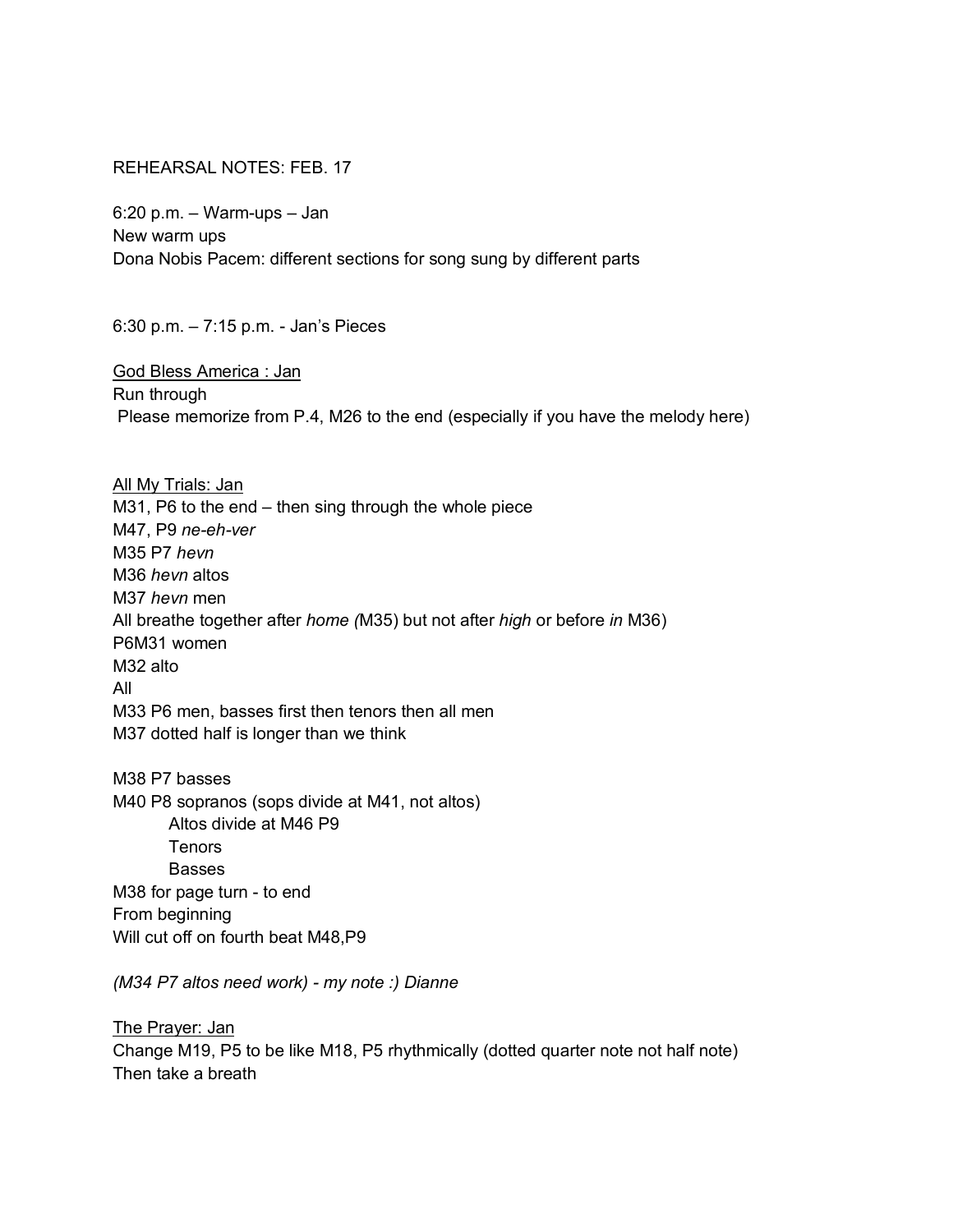P11 M63 to get into last page Alto M65P12 Seconds Both M67, P12 put *ce* on 4th note Women Men All M5, P4 M39 P 8 (pick up) M48 P9 men M48 women hold 4 notes M54 P10 men

Please Look at Jambo Kila, Psallite Hodie and Blowing in the Wind at home

Ode to the Earth: Carol Page two take a breath after *all I'd see how small* are dotted quarter notes Swing beat (verse section) Swing beat Women Then men (foxes and rabbits) Second verse:all

## Susan:

Intervals: 2nds: line to space or space to line 3rds: space to space or line to line Perfect intervals cannot be flatted or sharped Handed out a new sheet Work on this at home a few minutes a day

Summertime:Susan No altos do second part Notice when eights are swung Altos divide at M20 P5 M14 P4 parts Top of P8 even 8ths M23P5 triplet over two beats